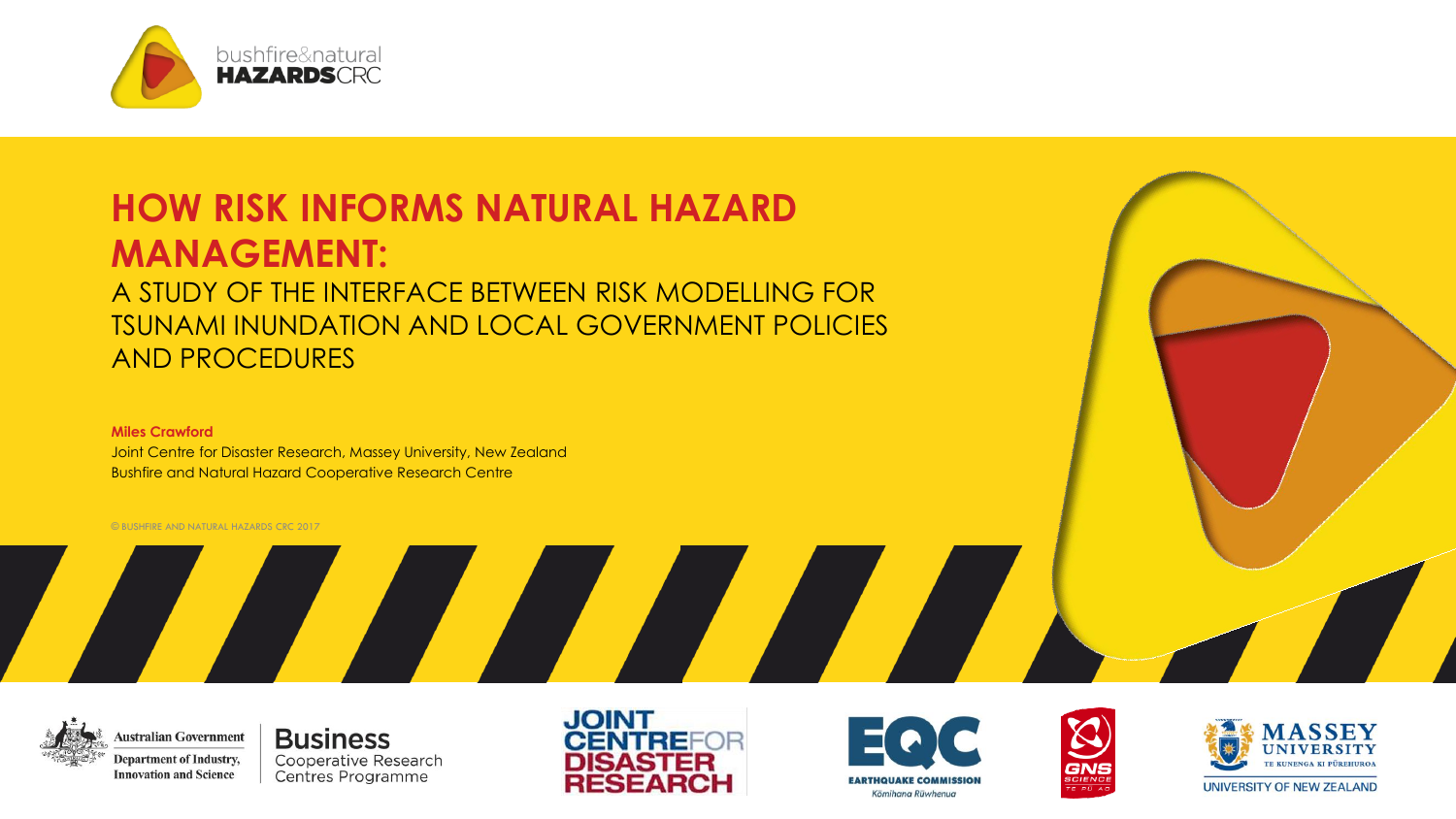## **OUTLINE**

- The challenge and the question
- Risk and risk modelling
- Methods
- Results
- Recap

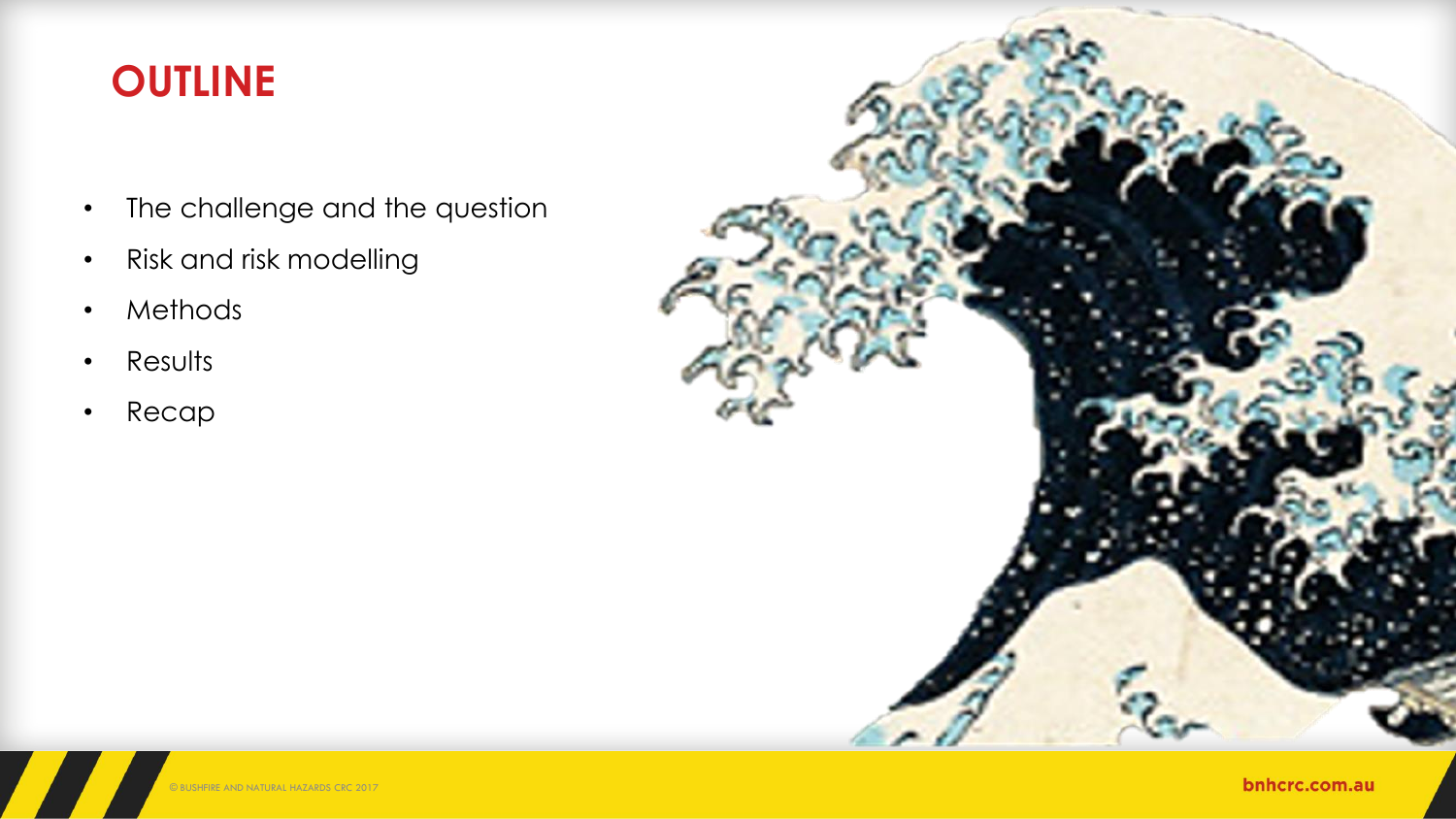# **THE CHALLENGE AND THE QUESTION**

- 10 year average cost of natural disasters is \$255 billion per year (Newman, et al.,  $2017$ )<sup>1</sup>
- The benefit-cost ratio for risk reduction ranges from 1:1 to 60:1 (Shreve & Kelman, 2014)<sup>2</sup>
- Tsunami risk is a severe natural hazard risk to NZ  $(Gill, 2015)^3$
- Natural hazard policy and procedure in New Zealand does not reflect the risks (LGNZ, 2014)<sup>4</sup>

- Why?
- Would risk modelling help?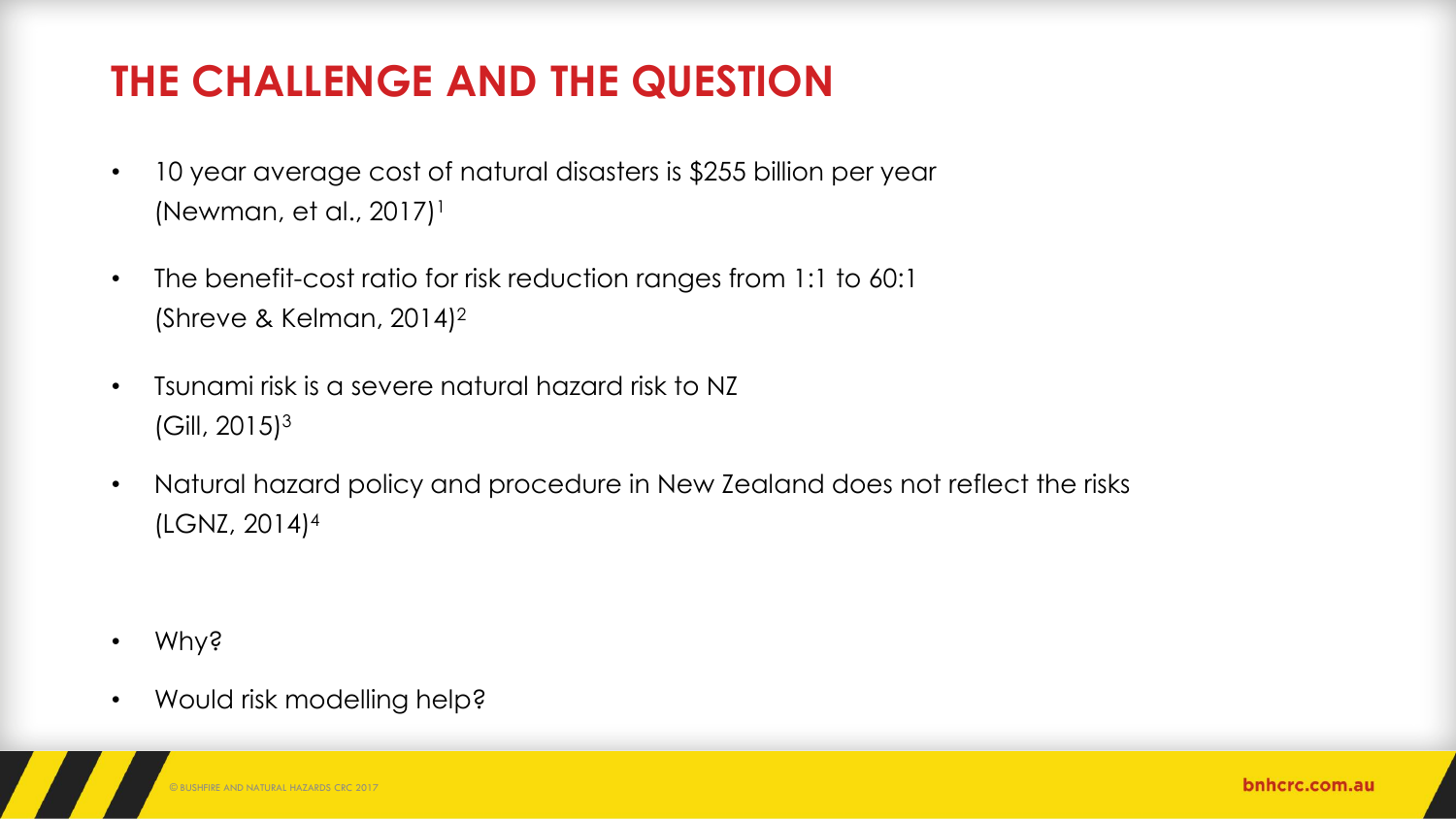# **Risk = Hazard (likelihood) × Consequence**

#### **(Consequence = Exposure × Vulnerability)**

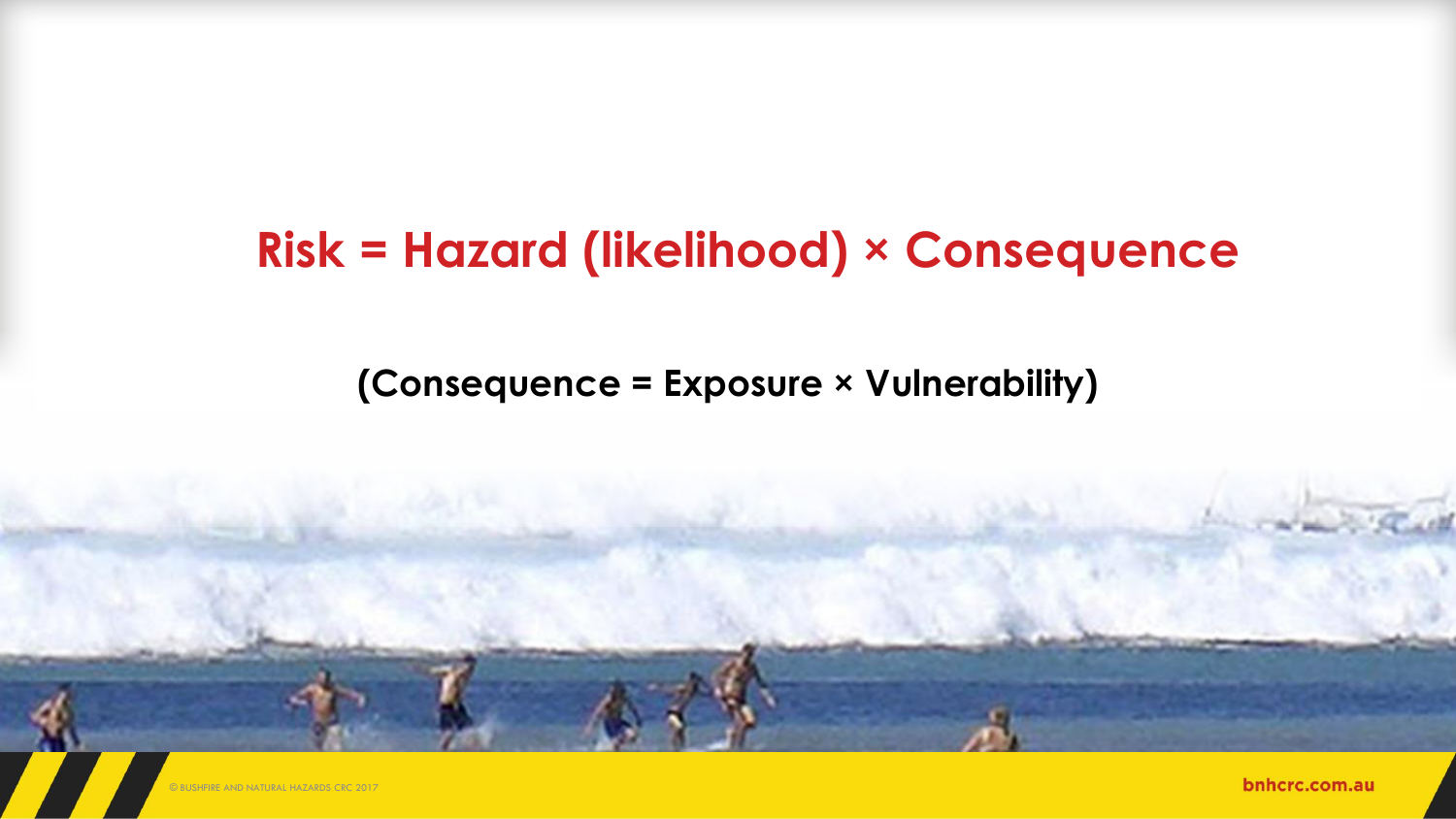### **RISK MODELLING**



| leom.                            | <b>Unknown</b> | Not Exposed | <b>Expos</b> |
|----------------------------------|----------------|-------------|--------------|
| TIPOLYGON (((2035200.3254000004  | $\mathbf{0}$   | 1157        | 272          |
| TPOLYGON (((2033462.80599999999  | $\Omega$       | $\Omega$    | 13           |
| TIPOLYGON (((2030456.0813999996  | $\bf{0}$       | 429         | 0            |
| TPOLYGON (((2037944.2429 57110   | $\mathbf{0}$   | 2803        | 0            |
| TIPOLYGON (((1969903.8361 57383  | $\mathbf{0}$   | 307         | 0            |
| TPOLYGON (((2036250.6873000003 0 |                | 98          | $\mathbf{0}$ |
| TIPOLYGON (((1990938.6009 57490  | $\mathbf{0}$   | 193         | 0            |
| TPOLYGON (((2020569.034 571121   | $\overline{0}$ | 419         | 0            |
| TIPOLYGON (((2036549.0784 57325  | $\mathbf 0$    | 546         | 0            |
| TPOLYGON (((2008296.3131 57291   | $\mathbf{0}$   | 131         | 0            |
|                                  |                |             |              |

*Source: Dave Allen - NIWA*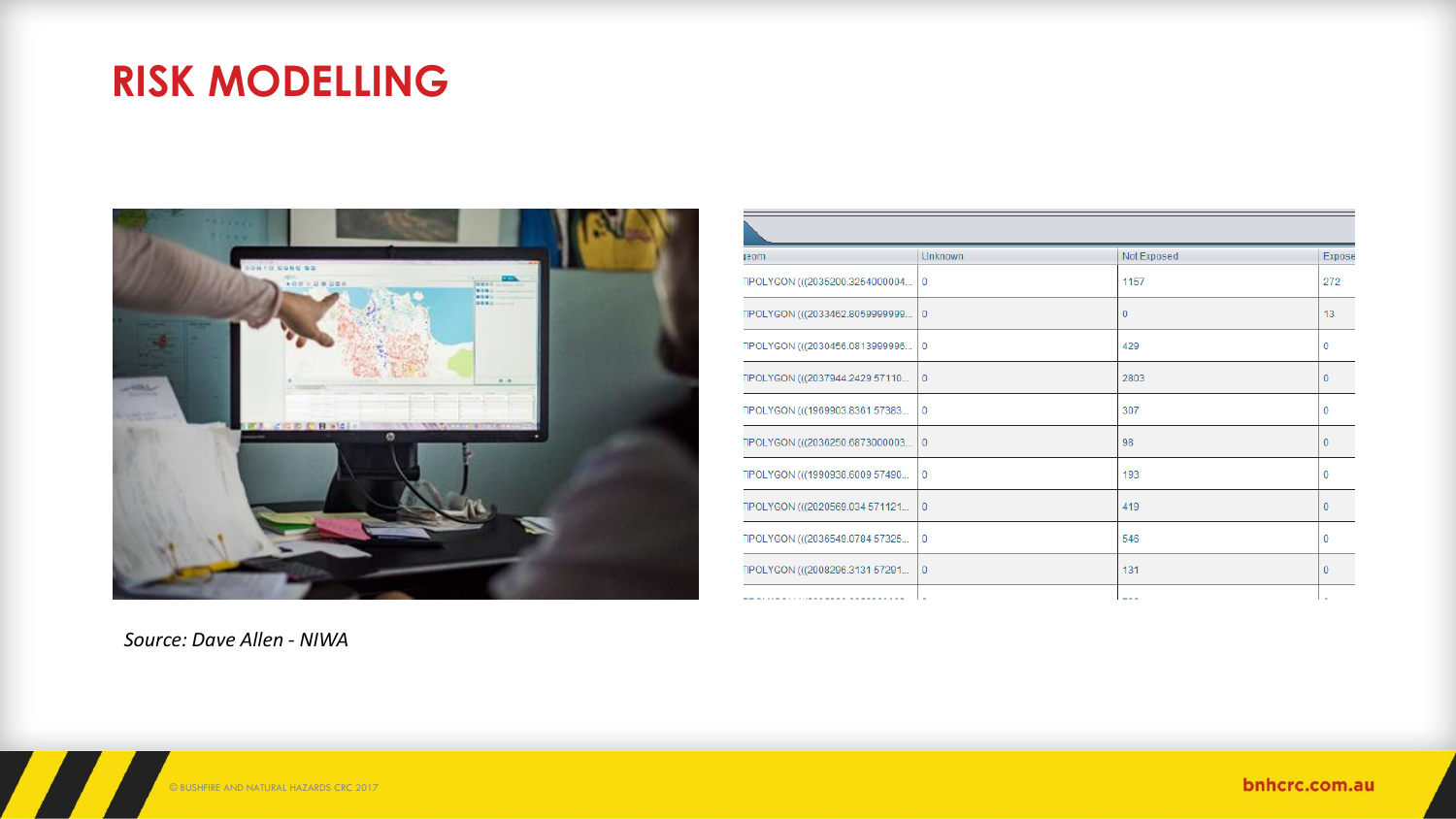### **METHODS**

- Risk is a social construction
- Qualitative methodology
- Purposive sampling of local government natural hazard management roles
- Following a participatory Action Research (PAR) approach (cyclic process to effect change)
- Methods are focus groups, one-one qualitative interviews, document analysis, and workshops.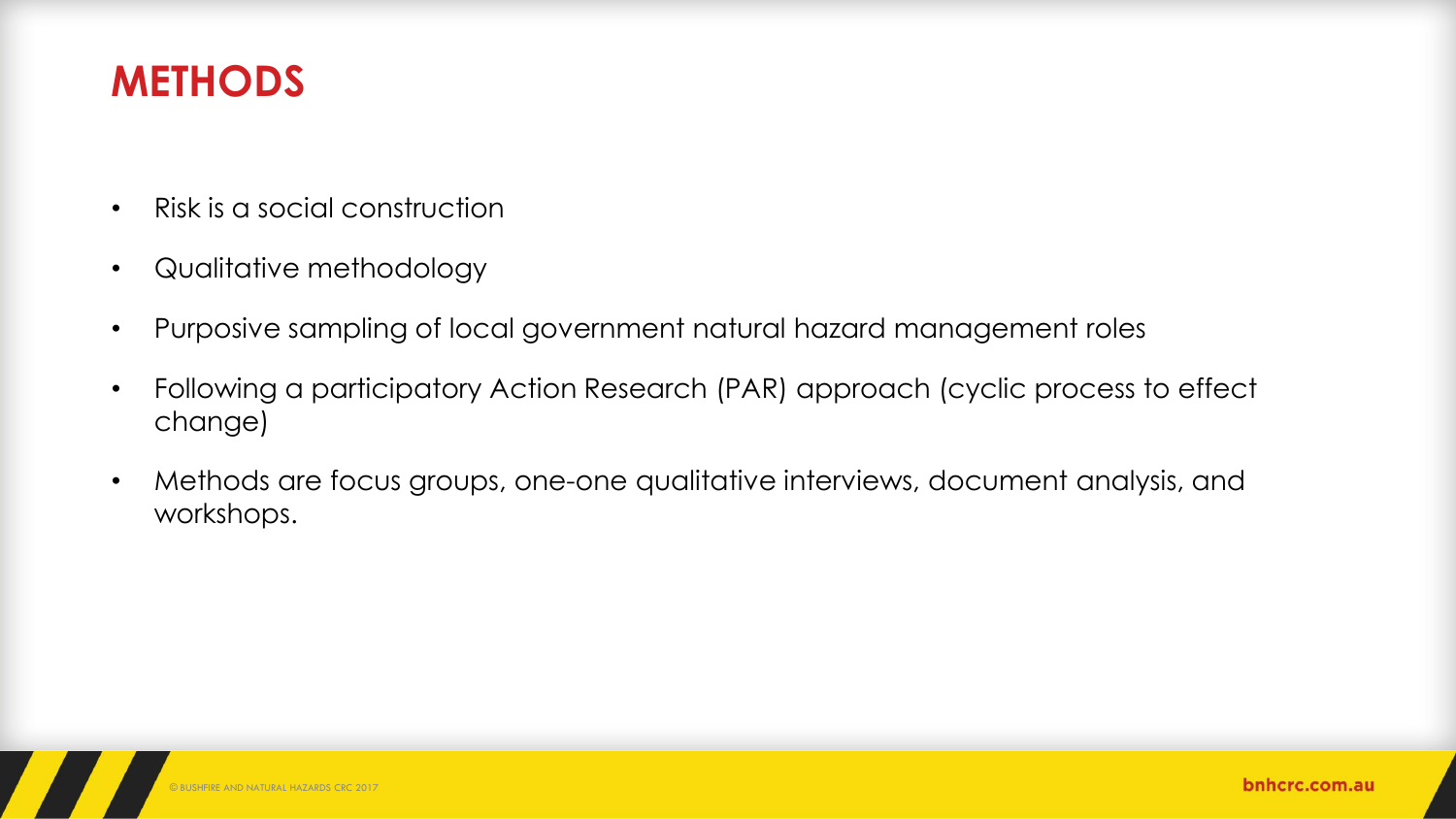#### **RESULTS**

- Where the barriers to risk communication, perception, and willingness to engage in risk management lay
- How the use of risk modelling can overcome those barriers
- If the use of risk modelling can contribute to improved local government policy and procedures for tsunami risk management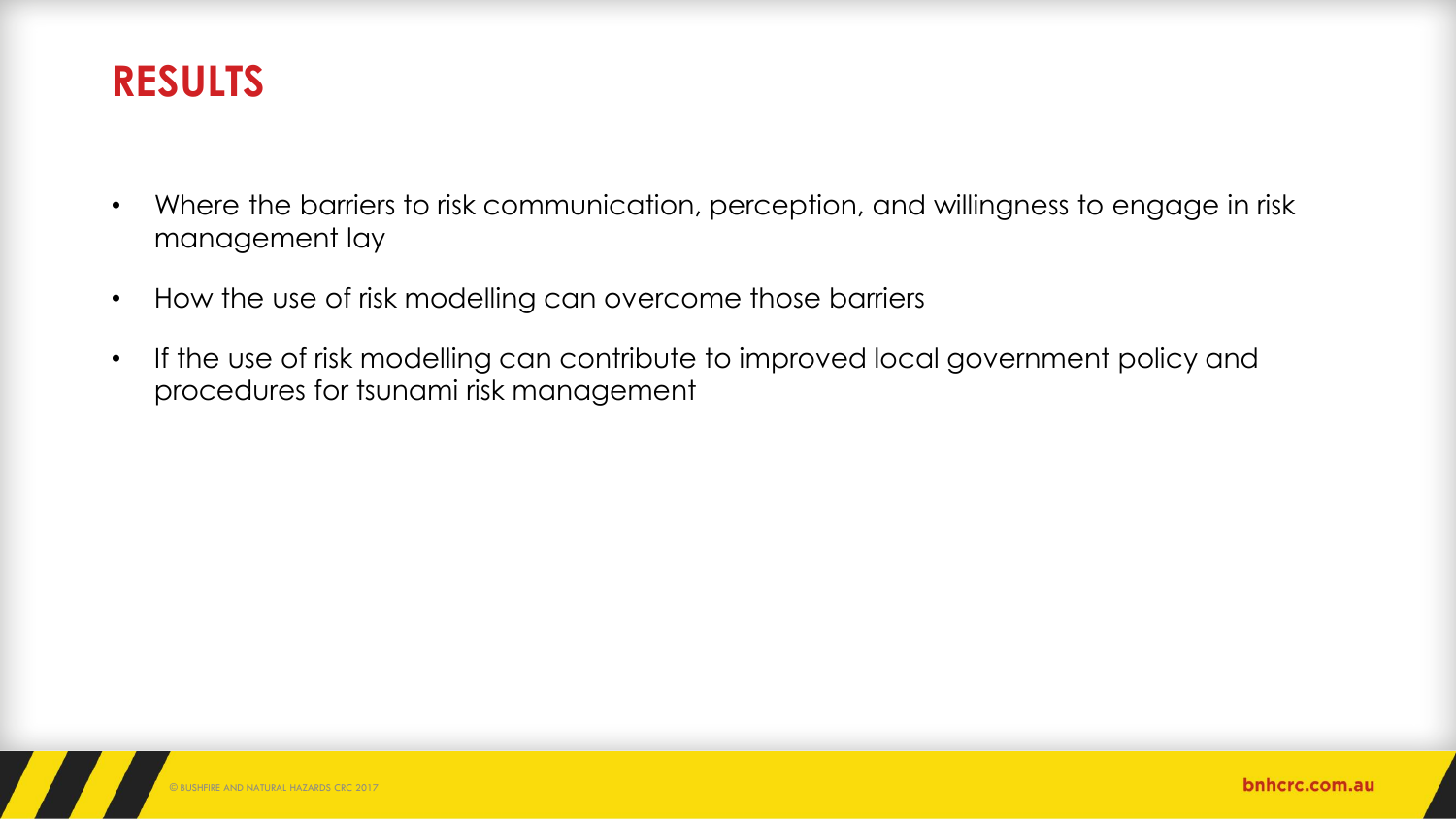

- Tsunami is a severe natural hazard risk in NZ (and Australia) and there many challenges for its communication, perception, and willingness to engage in risk management
- Risk modelling is a useful communication tool for local government but it still has a long way to go
- Risk modelling can contribute to improved policy and procedure in local government. However before this can happen, it needs greater legislated mandate for natural hazard risk management, more quality hazard data, and better risk models.